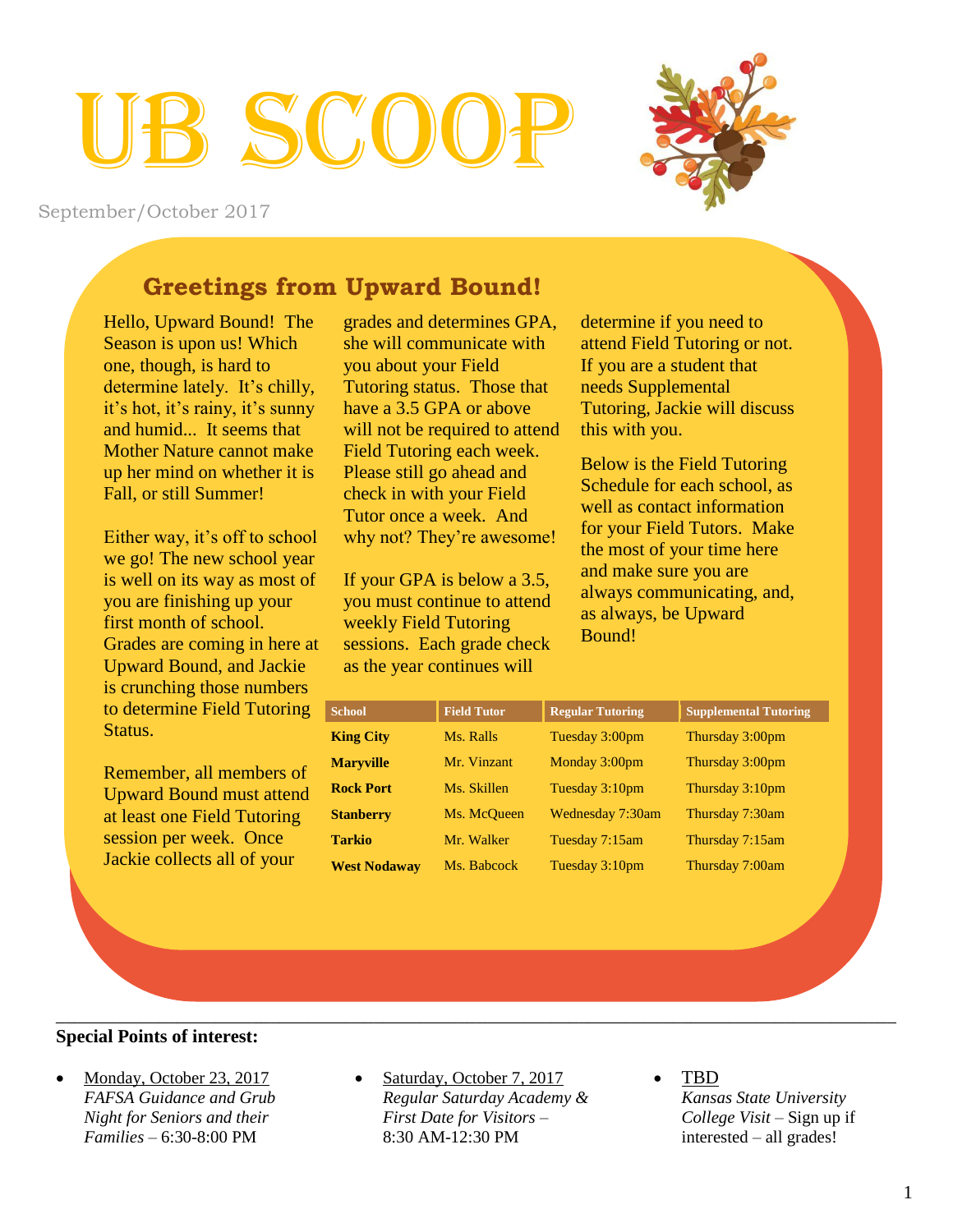# In this Issue:

| <b>Field Tutoring</b>             | 1              |
|-----------------------------------|----------------|
| <b>Checklists</b>                 | $\overline{2}$ |
| <b>FAFSA</b> Guidance<br>and Grub | 3              |
| Recruitment                       | 3              |
| <b>Important Dates</b>            | 4              |
| <b>ACT Test Dates</b>             | Δ              |
|                                   |                |

# **Student Checklists**

Many of you that attended our September Saturday Academy are already aware that the format of our Student Checklists has been updated. Your checklist is a list of tasks that must be completed each Academic year that you are an Upward Bound student. Since you are all regularly checking your Northwest email

(S\*\*\*\*\*\*@nwmissouri.edu), you should have seen an email with an invitation to join Canvas. This is the online "class" for your Checklist. If you have not already, go ahead and join the class and take a look at it. You MUST contact Jackie or Rachel if you are not able to join your Canvas class. Each assignment is listed, as well as a due date for each task. Please note: you can find the Student Handbook under "Files" on your Canvas site. Make sure you are utilizing your planner to record and keep track of all your assignment due dates. For a fun and creative tutorial for navigating your Canvas site, check your email for Jackie's

fabulous message.

#### **Sophomores**

Your first year of high school is behind you. You can breathe. You're now prepared to start thinking ahead toward college and your future career. See what I did there?  $\overline{\mathbb{C}}$  Don't worry, you are just at the beginning stages of planning. Step 1: keep up with your grades. Your GPA is a strong factor in your success, so make sure you are working hard to maintain those grades. Being involved in multiple activities in your school and in your community will help to bolster your scholarship and college applications in the future, so make sure you consider activities that you can be involved in now. You can also begin looking at colleges this year. Think about what you would like to do in the future and keep this in mind as you conduct your research. Look at colleges' requirements for high school and communicate with your school counselor to make sure you are keeping on track toward your path of success. It's never too early to plan for and work toward success!

## **Juniors**

Junior year. Many of you might be thinking, "I've got plenty of time to plan for college." And you're right, there is a lot of time to plan, and NOW is the time to begin! This is the time to think to yourself, "What do I want to be when I grow up?" If you have not already determined what you would like to do, now is the time to start considering your potential college majors. Start by identifying your interests, then use those to narrow down which majors are most suited for you. If you are not sure what career you would like to pursue, consider taking a career assessment test. The Interest Inventory in Missouri Connections is a great one.

Once you have narrowed down what you would like to do, you can then begin researching appropriate colleges. Begin to make a list of which colleges have the major you are interested in, then look at the size, location, and educational reputation of each school. Think about how good of a fit each school would be for you on a personal level. Your Junior Checklist is actually designed to help you with this task. Consider going on college visits to your top choices. Contact Rachel if you would like help planning a personal college visit.

While you do not necessarily have to worry about scholarships during your junior year, it's not a bad idea to begin looking at them. This can actually help you next year as a senior. Research now means better research next year. Your hard work now and as you continue toward finishing high school will definitely pay off!

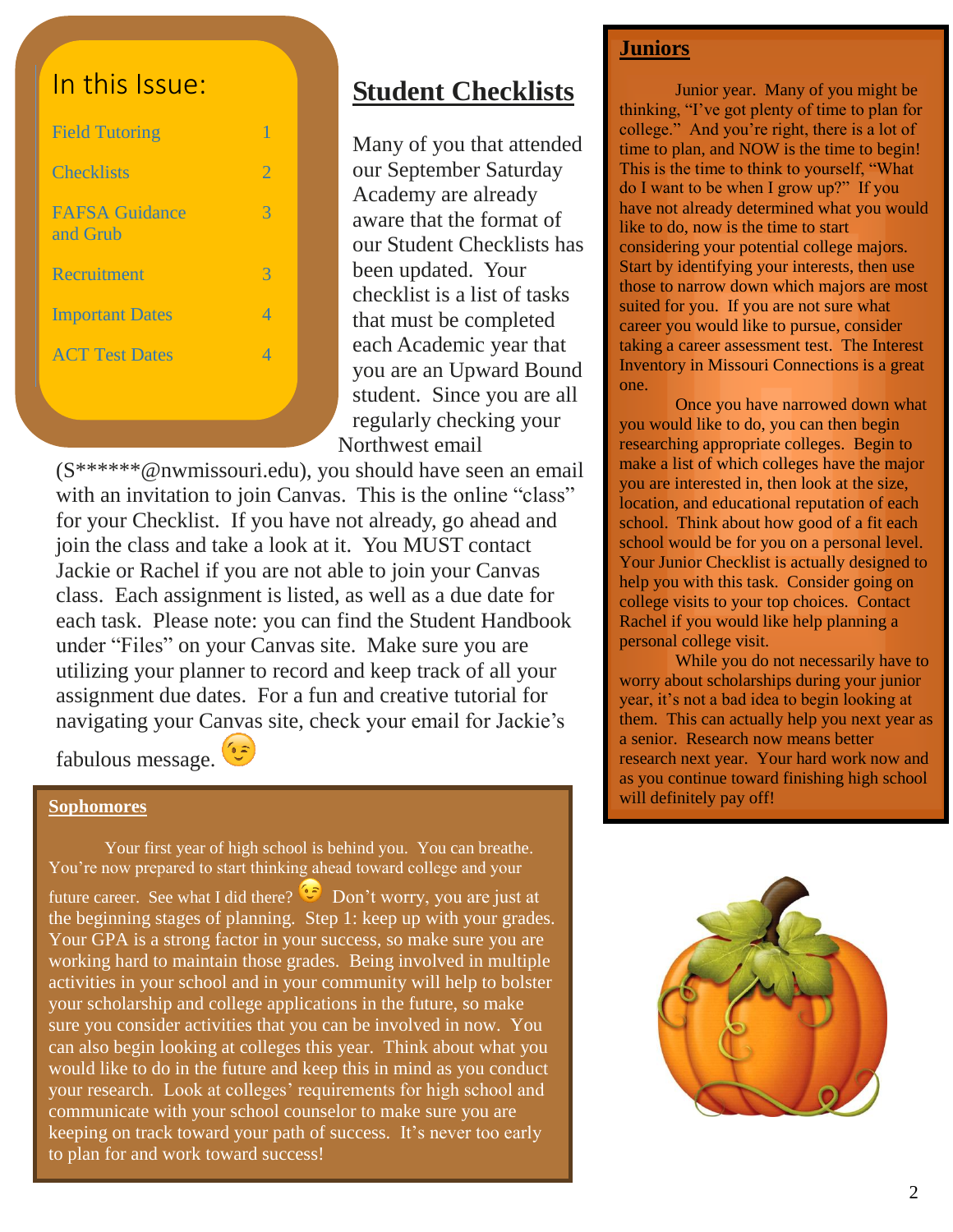## **Seniors**

It's here! Senior year! Many of you have expressed, "I thought I'd never get here." The excitement is palpable, but the stress of finishing your high school career successfully is also very noticeable. Don't worry, Upward Bound is here to help! You all know that senior year is the time to really work on and finalize your plans for college. College applications are being submitted and scholarships are on your mind. A few things to remember: a good recommendation can go a long way. Make sure you are maintaining positive relationships with teachers, coaches, and others that can provide a good recommendation for you. Keep them up-to-date with what activities you are doing and how things are going for you. Make sure when asking for a recommendation that you give them plenty of time to complete it and don't forget a Thank-You note!

When submitting scholarship and college applications, pay close attention to your grammar, spelling, and punctuation. This document is their first impression of you, so make it look good! Make sure, when writing an essay, to personalize it to the scholarship committee or to that particular school. Include reasons for your choice and why you should be selected. If there's a time to brag about your accomplishments, now is it! Don't forget to track all of your documents and submissions. Forgetting a vital document will surely affect your potential acceptance.

When looking for scholarships, make sure you are consistently looking at what scholarships are available in the near, and even a little farther out, future. Do not wait until the scholarship deadline. There is no harm in submitting applications early. Remember to keep track of your scholarship submissions for your Senior Checklist assignment.

If you receive a college acceptance, let the UB Central staff know so that we can congratulate and celebrate you! We love getting good news! Once you receive word from the colleges you are applying to, make sure you are taking into consideration your financial need, the school's distance from home, and the environment to make sure you are picking the best institution for you. Remember to contact Rachel if you need any assistance planning a personal college visit.

Finally, just keep on keeping on. The finish line is getting closer, and your hard work will pay off very soon. You got this, Seniors!!!



Recruitment for new Upward Bound Participants is happening now! Many applications have been submitted, but we can always use more. Spread the word about how amazing Upward Bound is and tell your friends to apply! Deadline to submit an application is **November 10, 2017.**

## **October 23, 2017 FAFSA Guidance and Grub 6:30-8:00 PM**

Seniors: Guidance and Grub is all about filling out your FAFSA. Attendance is required.

You and your parent/guardian will need to set up your FSA ID prior to our Guidance and Grub, if possible. Please bring your family's 2016 tax return, as well as all W-2s, and Social Security numbers.

If your parents did not file taxes in 2016, they can bring their W-2 and 1099 statements and/or the last pay stub of the year.

\*Remember that we will provide dinner!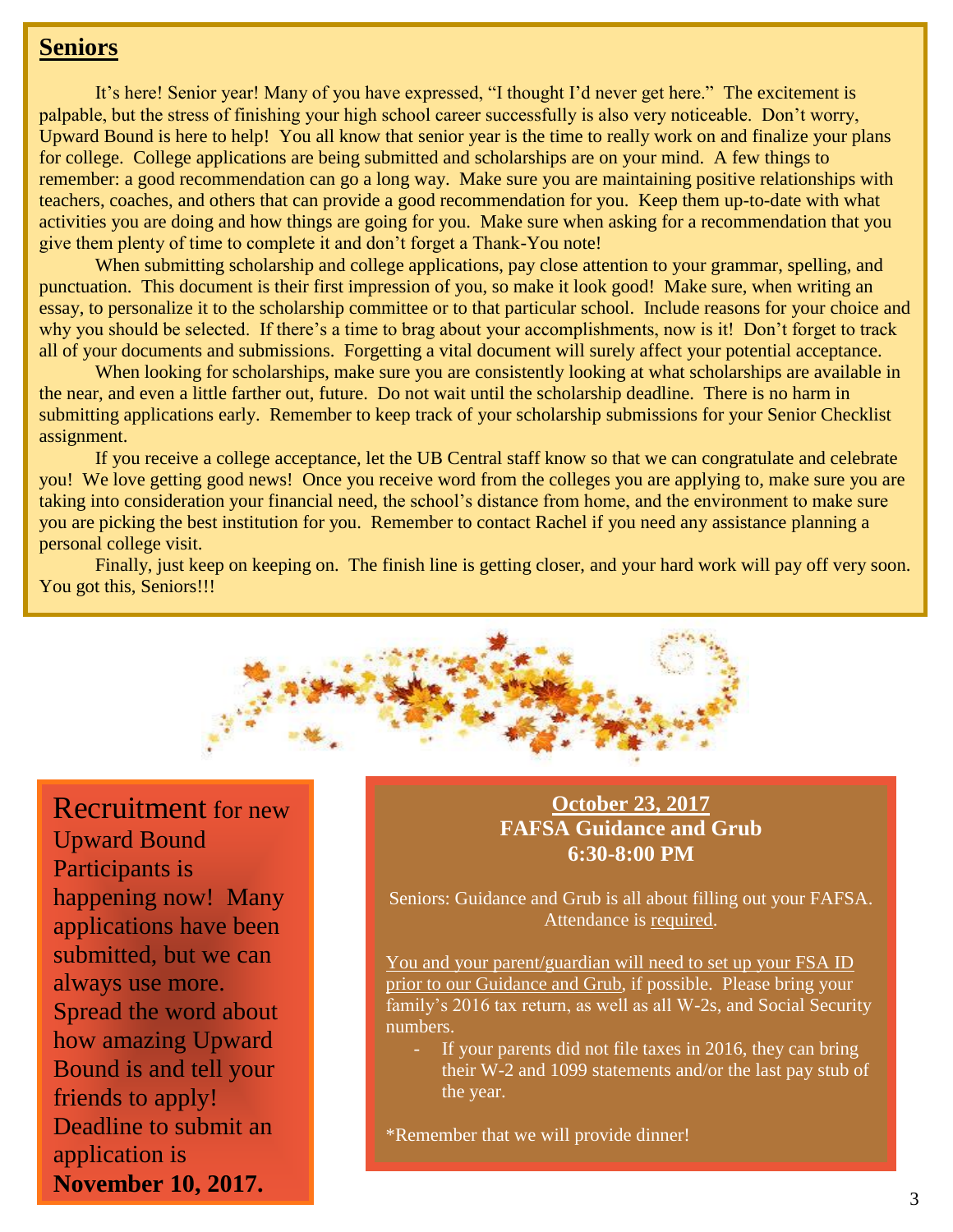## Fall 2017 Saturday Academy Dates

Upward Bound Saturday Academies take place from 8:30 AM-12:30 PM on the 3rd floor of the Administration Building at Northwest Missouri State University

| October 7   | <b>Regular Session</b><br>(First day for Visitors) |  |
|-------------|----------------------------------------------------|--|
| November 11 | <b>Regular Session</b><br>(Visitors attend)        |  |
| December 2  | <b>Regular Session</b><br>(Visitors attend)        |  |

#### Saturday Academy Bus Schedule

| School           | Pick Up      | Drop Off    | Location        |
|------------------|--------------|-------------|-----------------|
|                  | Time         | Time        |                 |
| <b>King City</b> | $7:30$ a.m.  | $2:10$ p.m. | High            |
|                  |              |             | School          |
| Stanberry        | $7:45$ a.m.  | $1:55$ p.m. | High            |
|                  |              |             | School          |
| <b>Northeast</b> | $8:05$ a.m.  | $1:35$ p.m. | High            |
| Nodaway          |              |             | School          |
| <b>Rock Port</b> | $7:30$ a.m.  | 2:20 p.m.   | High            |
|                  |              |             | School          |
| <b>Tarkio</b>    | $7:45$ a.m.  | 2:05 p.m.   | High            |
|                  |              |             | School          |
| West             | 8:10 a.m.    | 1:40 p.m.   | High            |
| Nodaway          |              |             | School          |
|                  |              |             |                 |
| Arrive           | $8:30$ a.m.  |             | Admin.          |
| <b>NWMSU</b>     |              |             | <b>Building</b> |
| Leave            | $*12:45p.m.$ |             | Admin.          |
| <b>NWMSU</b>     |              |             | <b>Building</b> |

\*\* Busses typically stop at McDonald's/Taco Bell after session from 12:45-1:15 p.m.

## Small Group College Visits

\**Students attending these visits have been given details via email.*

| October 12, 2017      | <b>MIZZOU</b>                |  |
|-----------------------|------------------------------|--|
| October 26, 2017      | <b>Iowa State University</b> |  |
| November 1, 2017      | Missouri State University    |  |
| TBD based on interest | Kansas State University      |  |

# ACT Test Dates

| <b>Test Date</b>                       | Registration   | Late Fee                 |  |  |
|----------------------------------------|----------------|--------------------------|--|--|
|                                        | Deadline       | Required                 |  |  |
| Oct. 28, 2017                          | Sept. 22, 2017 | Sept. 23-Oct. 6,<br>2017 |  |  |
| Dec. 9, 2017                           | Nov. 3, 2017   | Nov. 4-17, 2017          |  |  |
| Feb. 10, 2018                          | Jan. 12, 2018  | Jan. 13-19, 2018         |  |  |
| Apr. 14, 2018                          | Mar. 9, 2018   | Mar. 10-23,<br>2018      |  |  |
| Jun. 9, 2018                           | May 4, 2018    | May 5-18, 2018           |  |  |
| July 14, 2018                          | June 15, 2018  | June 16-22,<br>2018      |  |  |
| <b>Always use the NWMSU code: 2319</b> |                |                          |  |  |

 $\mathcal{L}^{\text{max}}(\mathcal{L}^{\text{max}})$  and  $\mathcal{L}^{\text{max}}(\mathcal{L}^{\text{max}})$  and  $\mathcal{L}^{\text{max}}(\mathcal{L}^{\text{max}})$ 

SENIOR GUIDANCE AND GRUB

MONDAY, OCTOBER 23, 2017

DINNER PROVIDED

2017 UB Summer Session June 3-July 6

2017 Summer Enrichment Trip July 9-13

#### **UB Contact Information**

Office: 660-562-1630 Fax: 660-562-1631 Email: [jackiec@nwmissouri.edu](mailto:jackiec@nwmissouri.edu) [wistrom@nwmissouri.edu](mailto:wistrom@nwmissouri.edu)